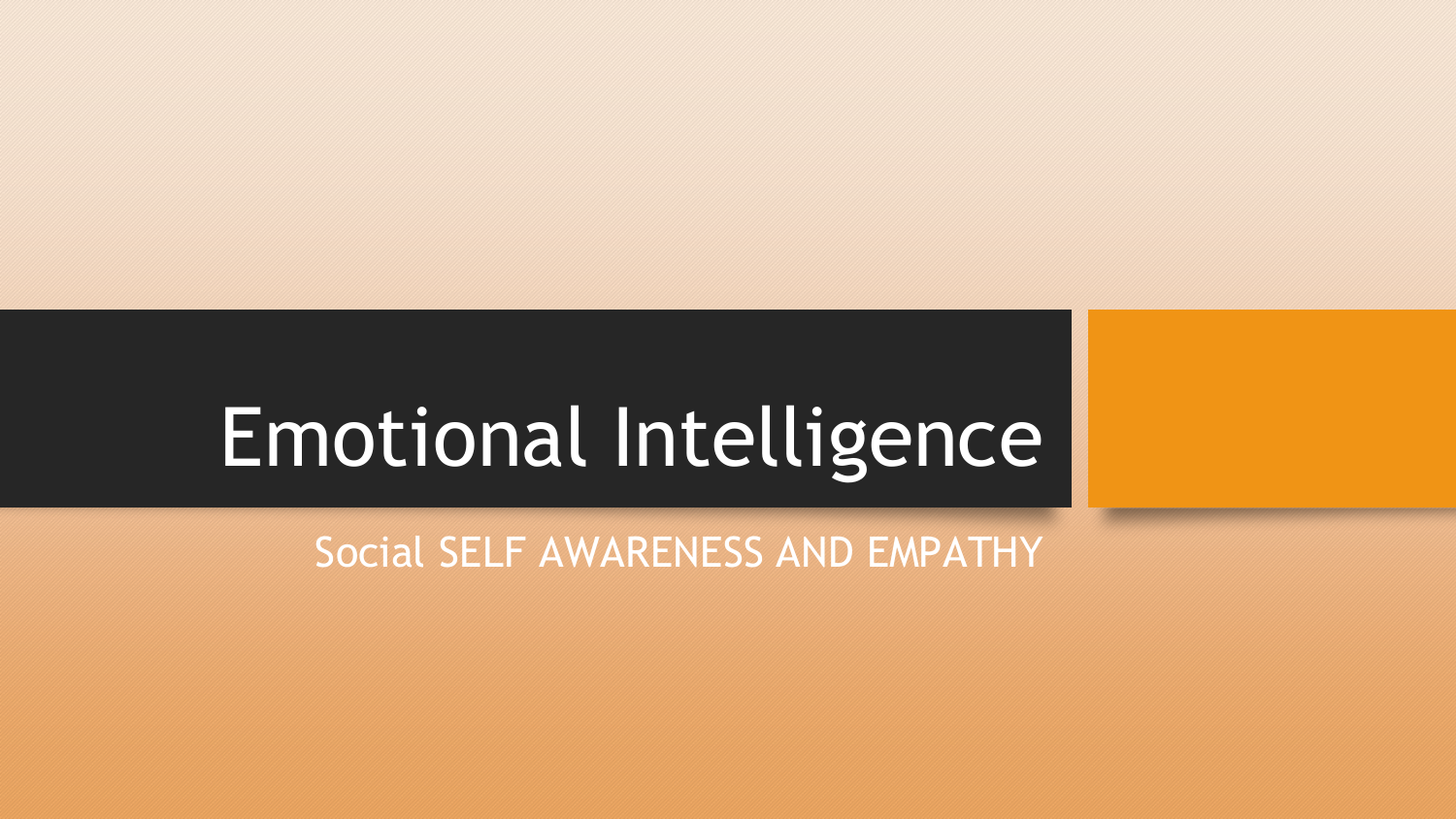### General Preferences

- They are our natural inclinations or tendencies.
- In this case, they're how we tend to behave in teams.
- They are not ways to label, categorize or judge us.
- They are also not good or bad.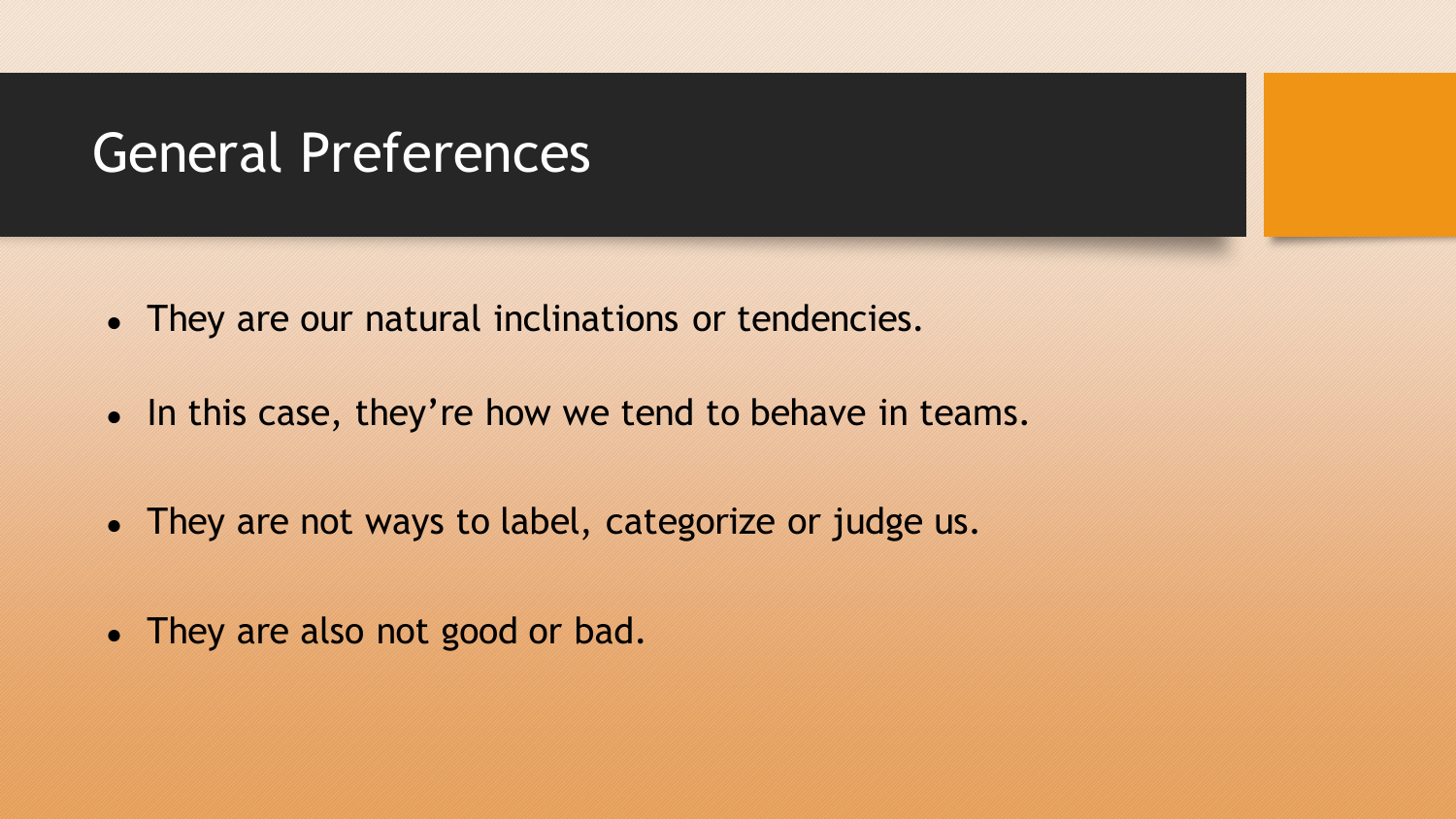# Our Compass

#### **NORTH**

➔ Acting – "Let's do it" - Likes to take action, try things, plunge in

#### **EAST**

 $\rightarrow$  Speculating - likes to look at the big picture and the possibilities before acting

### **SOUTH**

 $\rightarrow$  Caring - likes to know that everyone's feelings have been taken into consideration and that their voices have been heard before acting

### **WEST**

 $\rightarrow$  Paying attention to detail  $-i$  likes to know the who, what, when, where and why before acting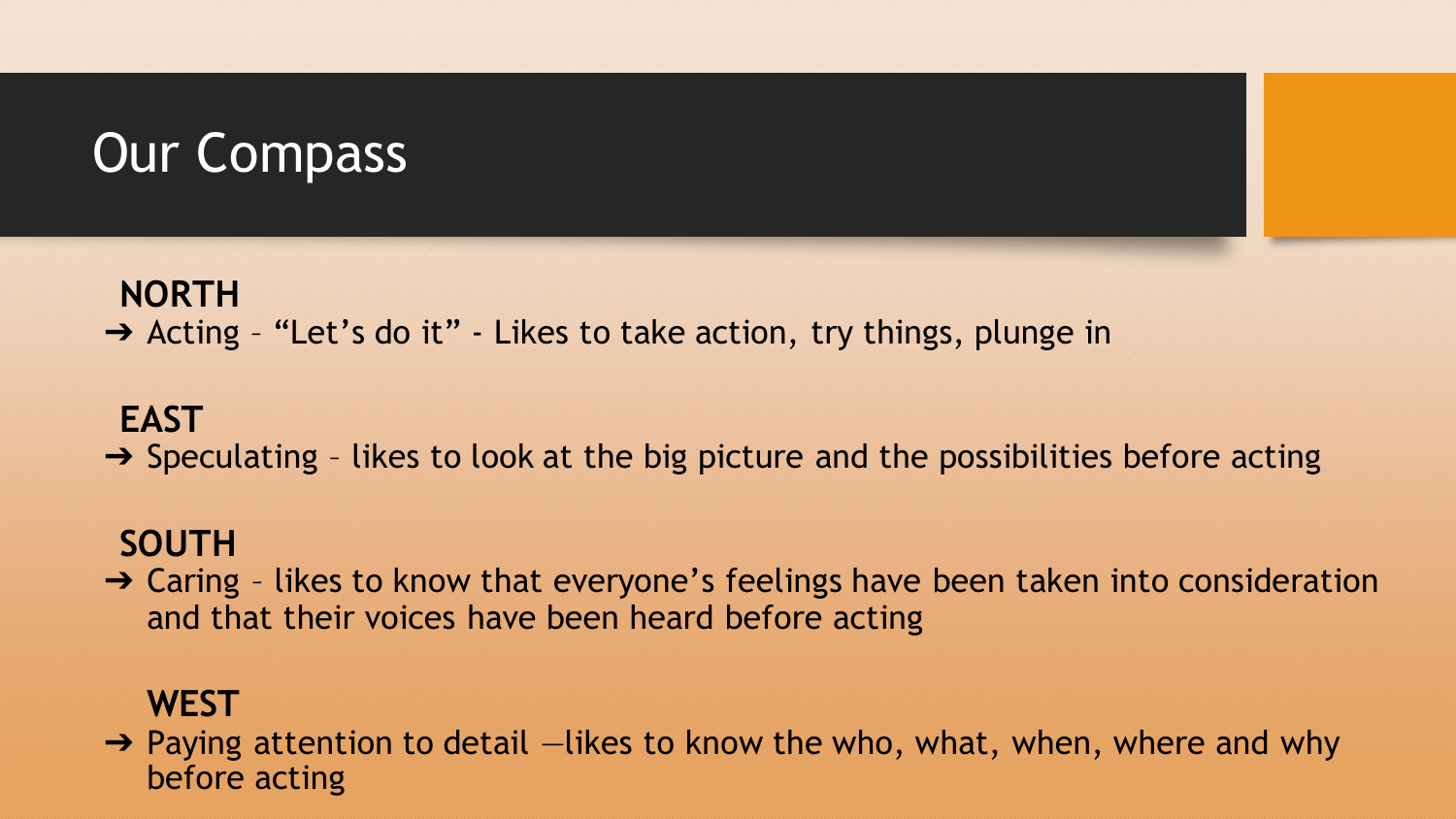### **Acting**  "Let's do it" Likes to act, try things, and plunge right in

North

#### **Pays Attention to Detail**

Likes to know the who, what, when, where and why before acting

**Speculating** Likes to look at the big picture and the possibilities before acting

#### **Caring**

**South** 

West  $\times$  East

Likes to know that everyone's feelings have been considered and that their voices have been heard before acting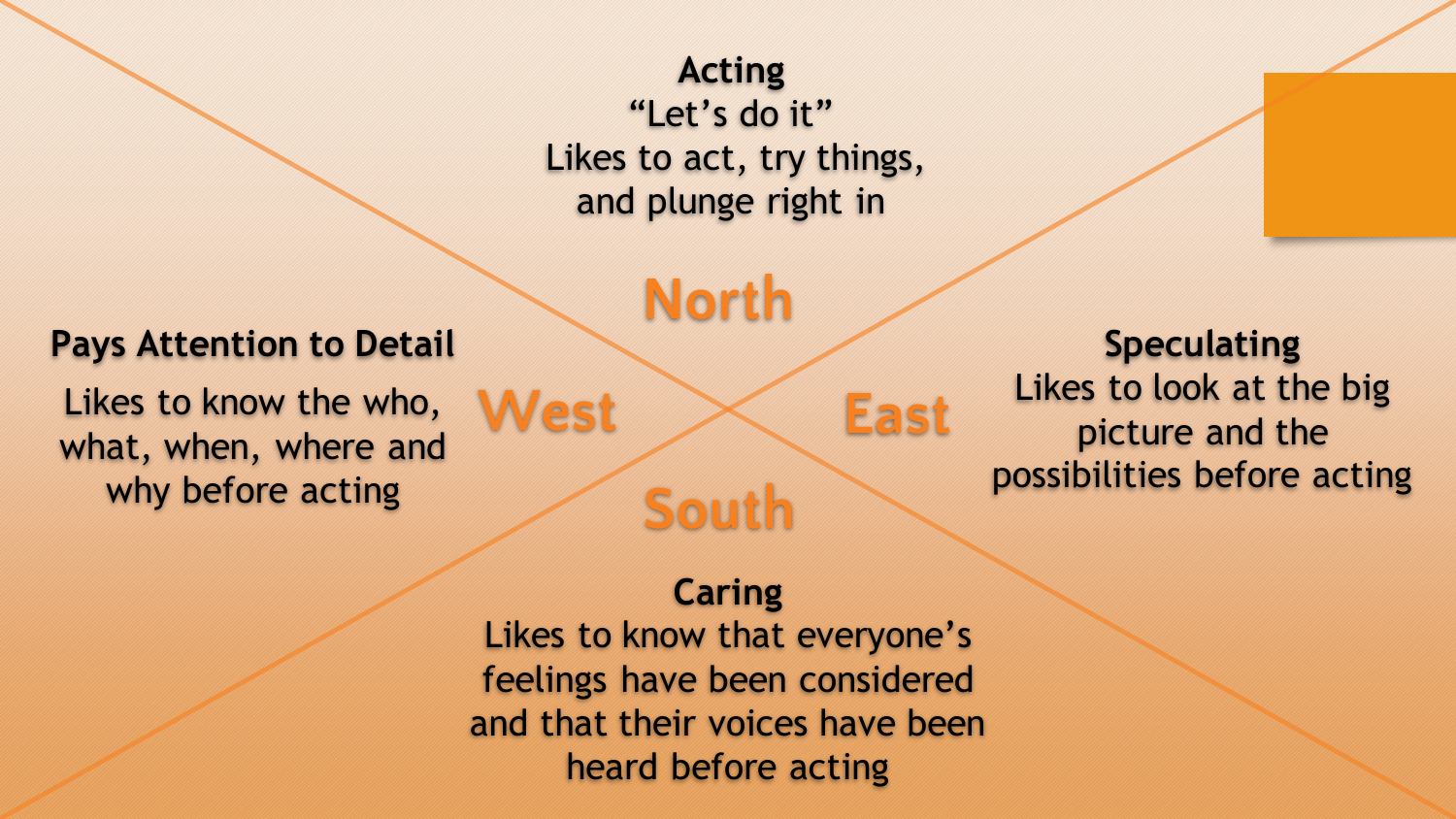# Group Exercise

- Determine your general preference-compass
- Find your group and corner
- Choose a recorder
- Your group should answer all questions listed on the back of the poster
- Proudly and boldly record them on the front of your poster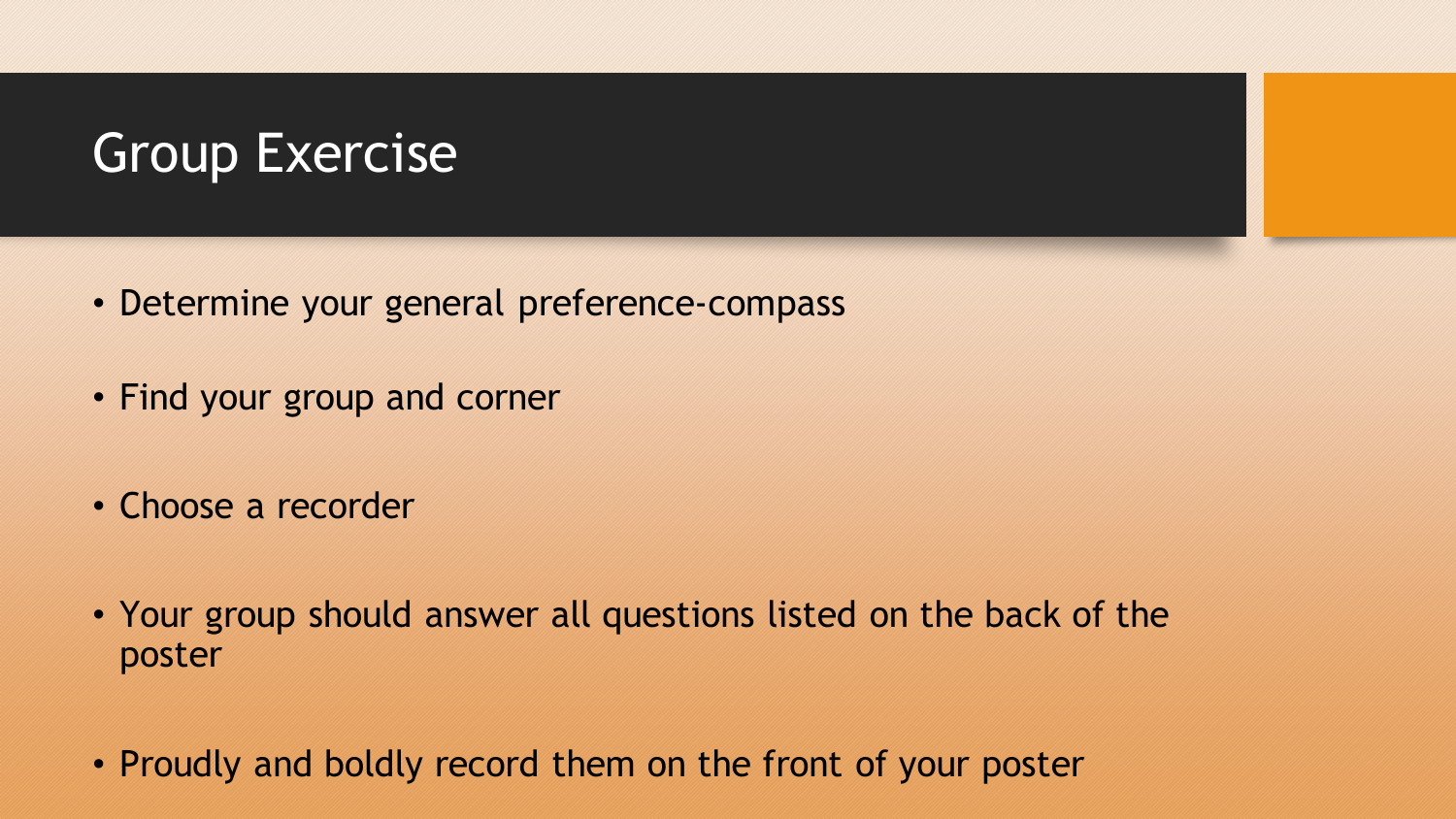### Stretching Ourselves

What style do you find most difficult to work with and why?

**NORTH** - gets impatient with WEST's need for details

**WEST** - gets frustrated by NORTH's tendency to act before planning

**SOUTH** - group members crave personal connections and get uncomfortable when team members' emotional needs aren't met

**EAST** - group members get bored when WEST gets mired in details; gets frustrated when NORTH dives in before agreeing on big goals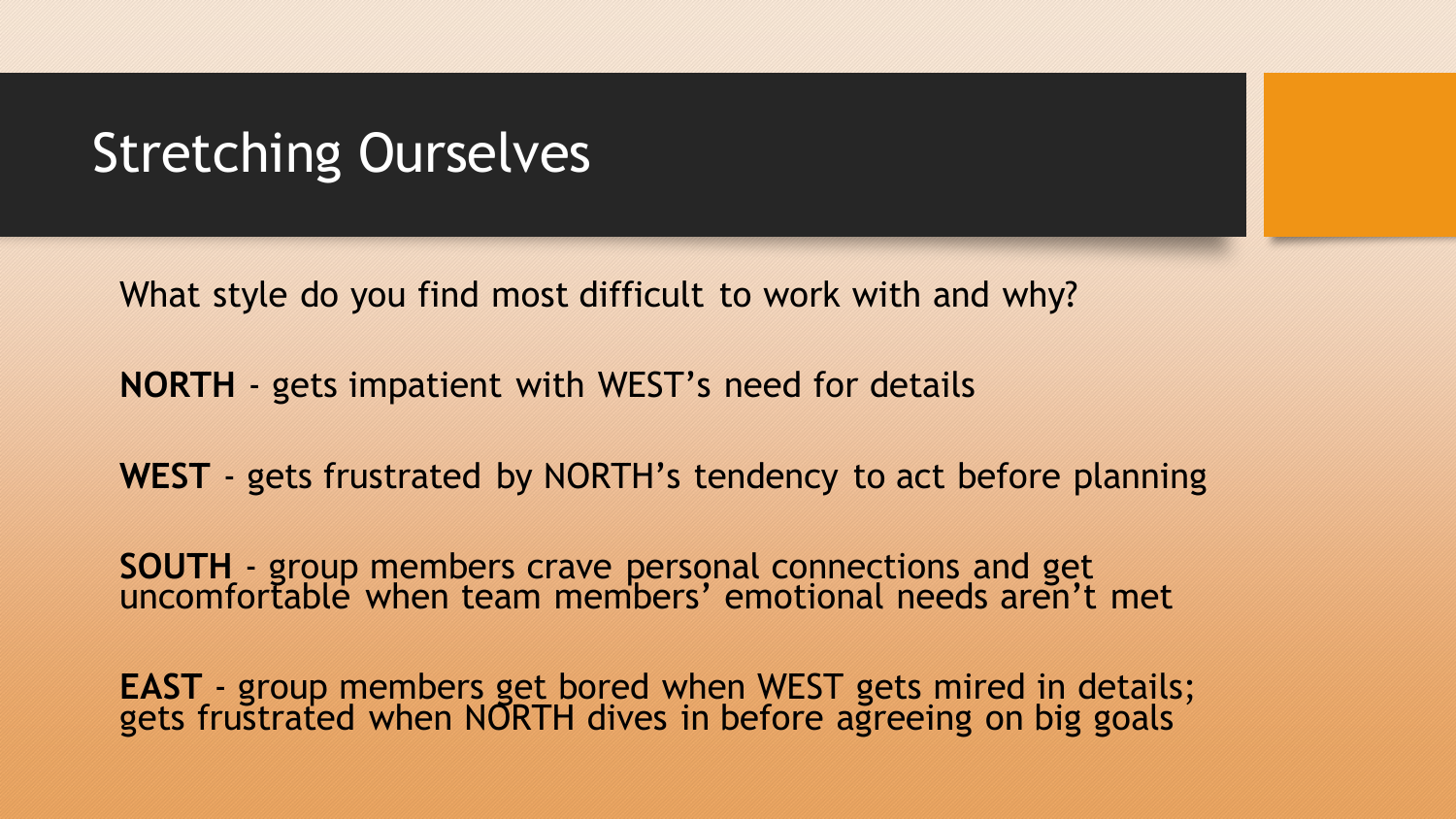### Awareness is the key!

- This activity increases our awareness of our own and others' preferences
- Increased awareness opens the door to empathy
- Our preferences have their strengths and their limitations
- A diversity of preferences is what makes for better team work and results